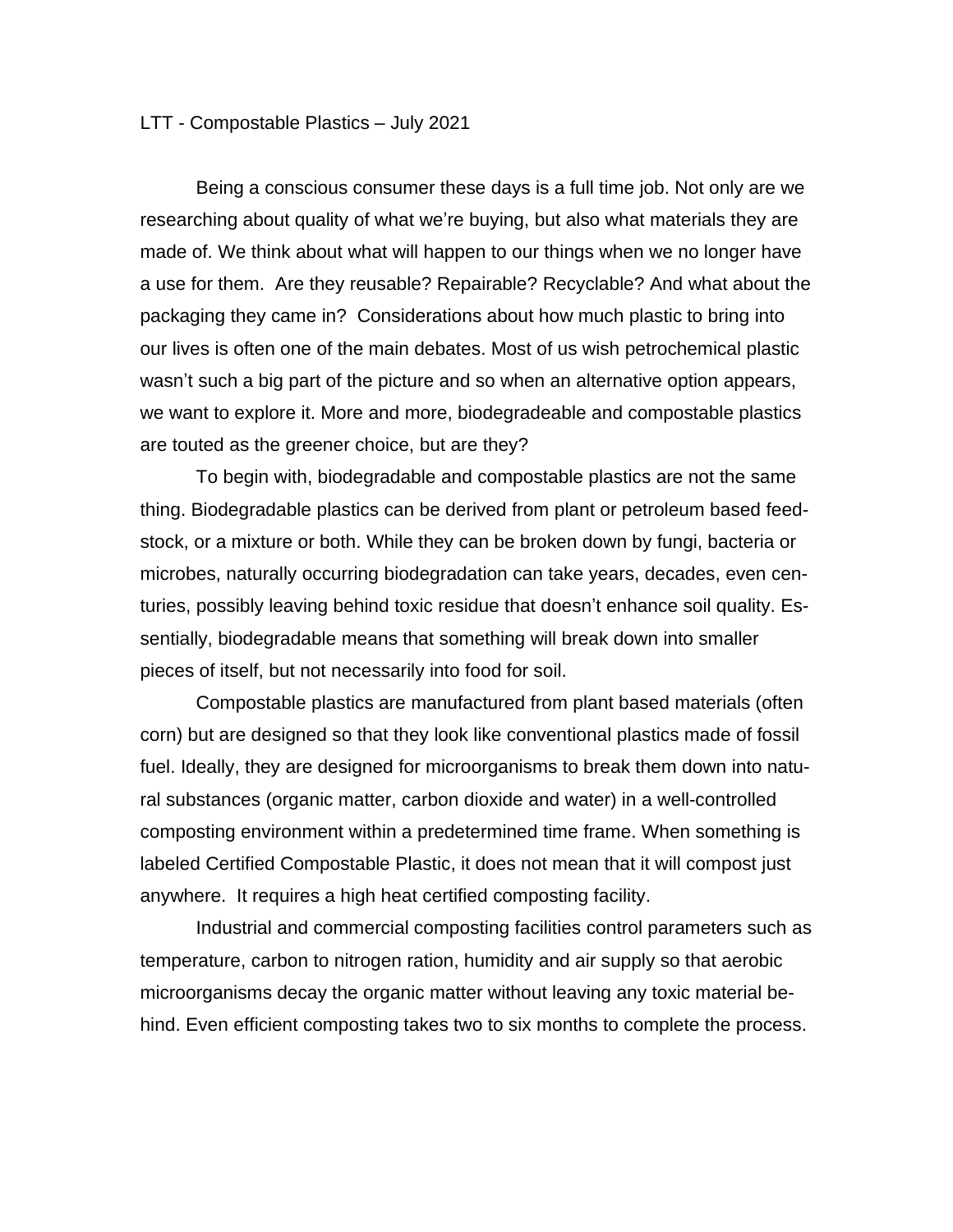However, compostable plastics do not decompose at the same rate as other organic materials, i.e. household food waste, yard trimmings and soiled paper products. When treated in a municipal composting facility, household waste will degrade completely in 20 – 40 days. If we lived in the city and had green bins for our organic matter, we wouldn't be allowed to put compostable or biodegradable products in them. Along with plastic and metal, these are considered contaminants and have to be removed at the composting facility by sorting machines and human operators, a difficult process, since they are hard to tell apart from petrochemical plastics. Because most facilities don't yet meet the specific conditions for handling compostable plastic containers, straws, cups, bags and cutlery, these products are filtered out and sent to the landfill.

Until the infrastructure to deal with compostable plastic is in place, composting facilities can't deal with them. The physical durability of compostable plastic can also make for operational problems, jamming up equipment and causing undo wear and tear.

Compostable plastics also contaminate bales of recyclable plastic. The value of the bale is lost because compostable plastics don't behave like other plastics and can't withstand the recycling process.

Compostable plastics are not recommended for back yard composters because these bins are unlikely to get hot enough to break them down. In a commercial facility material is shredded, mixed, aerated and the environment is controlled. However, if you've tried and succeeded to compost these plastics, it is likely plastic shopping bags or paper coffee cups with compostable liners rather than more durable to-go utensils and straws. If you have had success, please let me know!

All this to say, that at this time, compostable and biodegradable plastics pose a problem to the recycling industry and composting facilities and so are bound for the landfill. Do they break down there? Possibly, depending on the aerobic conditions available. It may take years, decades, or longer, because landfills tend to block out air, moisture and sunlight, all the crucial elements for biodegradation.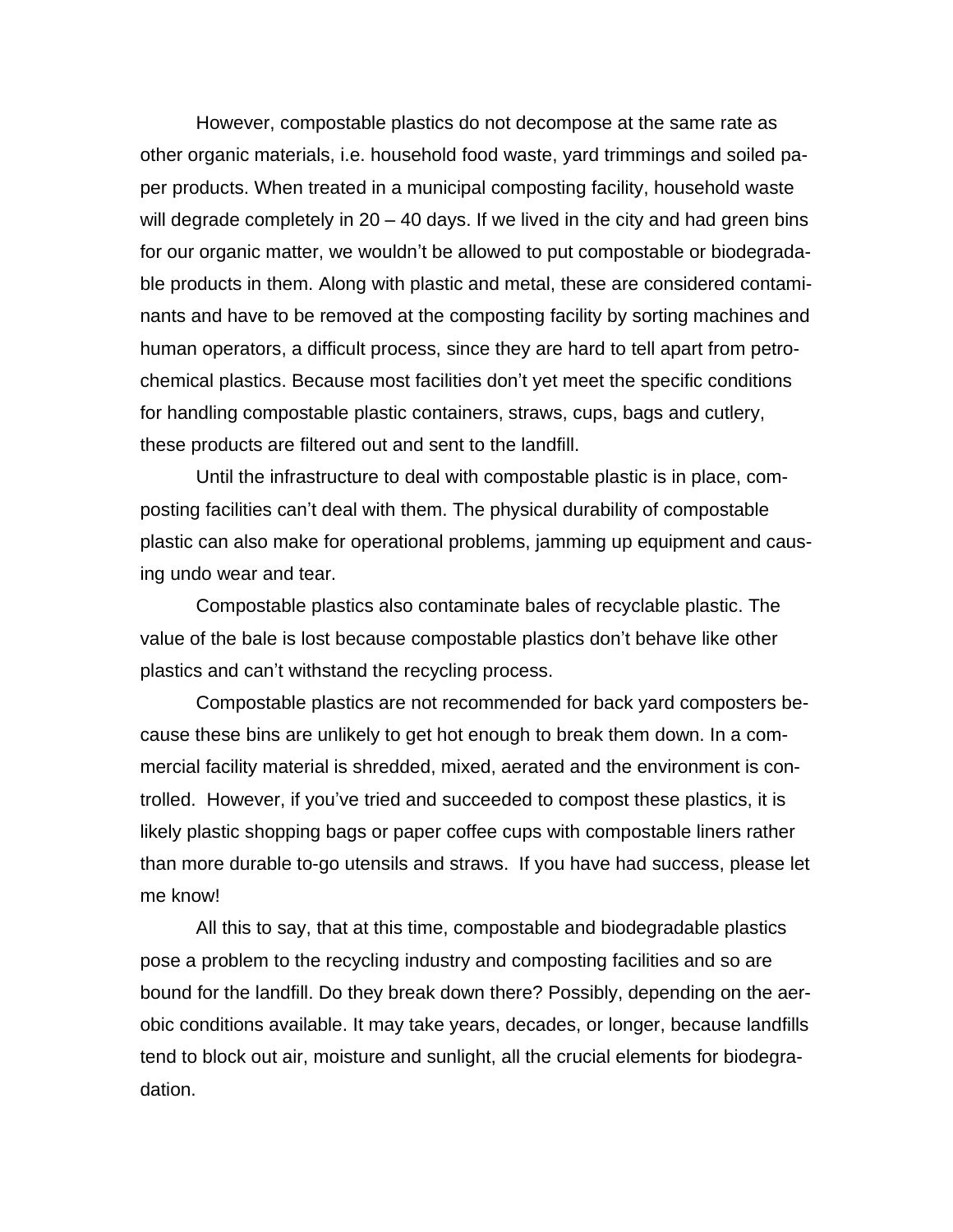Because of all these challenges, it's not recommended that businesses invest in the added expense of compostable plastic to-go wear. As always, bringing our own refillable containers is the best way to avoid having to make a decision around plastic vs compostable plastic. Vancouver Coastal Health has given the thumbs up for the safety of using refillable bags and containers so long as business owners adhere to regular rules of sanitizing. So, it's time to break out your favourite to-go mugs and reusable containers before your next shopping excursion or meal on the go happens.

**Trash Removal System:** July 14th, the second Wednesday of the month,10 am until the barge is full is the regular trash removal day at the False Bay barge ramp. Any changes due to weather will be posted on the email list, FB Lasqueti Hotwire, and the Lasqueti website. No construction materials, renovation or demolition waste, prohibited waste, organics, recyclable material or stewardship materials. \$5 per bag, \$25 per average truckload. Mattresses and boxsprings \$15 each. Please call Mark is you have any questions about what constitutes acceptable garbage.

**Recycling Depot: Spring/Summer Hours April 1- October 31st** Mondays 10 am - 2 pm, Thursdays 1 - 5 pm, Friday 10 am - 4 pm Closed on Statutory Holidays. All recycling is monitored. Please bring it CLEAN and DRY and SORTED.

**Free Store: Spring/Summer Hours April 1- October 31st** Monday 10 am – 2 pm and Thursday 1 - 5 pm

Please respect the signs. Practice social distancing. Drop donations during open hours so they can be quarantined.Ginja requests you drop off outstanding items only i.e. clean, usable clothing and household items. Please, NO food, garbage, recycling, TV's, soft foam, batteries, electrical devices, mattresses or hazardous materials ie: chemicals, fluorescent light tubes, prescription/non-prescription drugs, or pills in general.

**Recycle BC Website:** www.recyclebc.ca/what-can-i-recycle **Return-It Beverage Depot open 24/7**